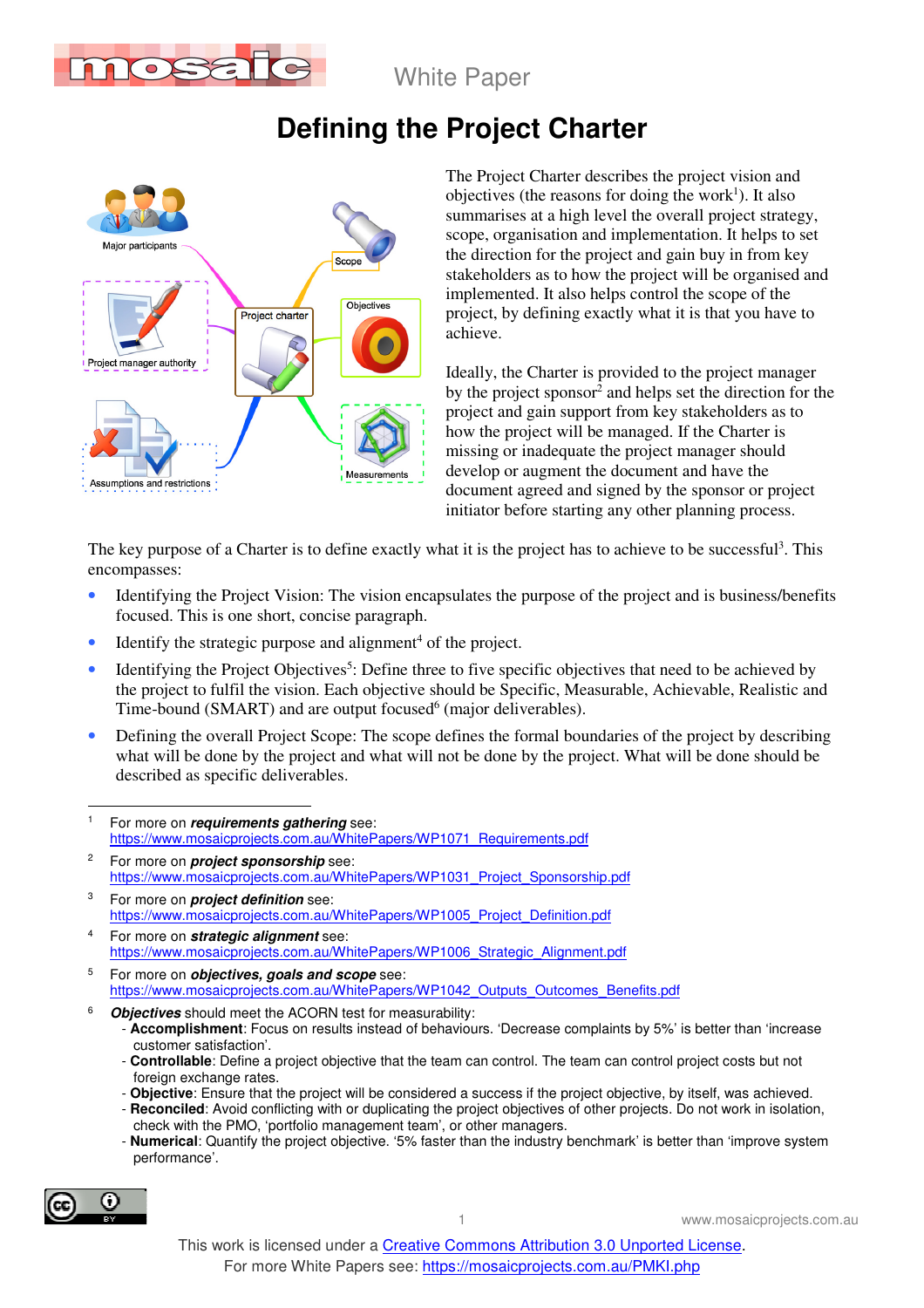

• Define any staging, phasing and/or gateway requirements; the extent of the current authorisation and how the work will be authorised to continue (or be cancelled)<sup>7</sup>.

**How this works:** Your project is for a new business system;

- Its **vision** is to improve efficiency.
	- o One **objective** is to provide training. The specific **deliverables** associated with this objective could include:
		- Develop the courseware
		- Deliver two initial courses
		- Deliver an update of the training materials
		- Run a 'train the trainer' workshop, and
		- Provide on-going support to the business trainer for 6 months.

What's 'not done' by the project is the ongoing training of business staff for the next 3 or 4 years. A high level scope statement would be *'provide initial training and support for 6 months'* – the detail of the deliverables should be in the scope statement.

The charter should also outline at a high level how the project's work will be accomplished. This includes:

- Describing the Project Organisation: How the project will be structured including customers, stakeholders, key management roles, responsibilities and reporting lines.
	- o A customer is a person or entity that is responsible for accepting the deliverables when the project is complete.
	- o Stakeholders are people or groups who will be impacted by, or can influence the success or failure of the project<sup>8</sup>.
	- o Additional roles and responsibilities include the Project Sponsor, Project Board, Project Manager and other key project positions. Each with a summary of their primary responsibilities.
	- o Reporting lines: From the roles and responsibilities, the reporting lines between those roles can be defined in a Project Organisation Chart.
- Describing the Project Strategy<sup>9</sup>: This describes how the project will be executed and forms the framework for detailed project planning. Some aspects to consider include:
	- o The methodology to be used PRINCE2 / Agile / Waterfall.... This sets the overall framework.
	- $\circ$  Key Milestones to be achieved by the project. A milestone is typically an important project event, such as the achievement of a key deliverable.
	- o Key phases and/or activities, and the overall time frames involved in undertaking the project.
	- $\circ$  Any environmental implications<sup>10</sup> such as opportunities for recycling or waste reduction that should be considered during the planning and implementation of the project.
	- $\circ$  Key external dependencies and their criticality to the project. An external dependency is an activity or event that is likely to impact on the project during its life cycle.
	- o A summary resource plan (based on the methodology and time frame) including the overall requirements for labour, equipment, materials and financial resources.
- Known Major Risks and Issues<sup>11</sup>: The Project Charter should identify any significant, known risks, issues, assumptions and constraints related to the project (these have usually been defined in the Business Case and need to roll through into the project risk register).

10 For more on **'green project management'** see: https://www.greenprojectmanagement.org/



2 www.mosaicprojects.com.au

 $\overline{a}$ 7 **Note:** In multi-phase projects, the overall vision should not change substantially, but the degree of detail about precisely how the vision will be achieved can be expected to change. The project charter needs to be clear about how these review points will be defined and managed, the extent of the current authorisation and how the authorisation will be, extended or a new charter (implying a new project) created - there should only be one charter for each project.

<sup>8</sup> For more on **Stakeholders** see: https://mosaicprojects.com.au/PMKI-TPI-075.php

<sup>9</sup> For more on **strategy** see: https://www.mosaicprojects.com.au/WhitePapers/WP1038\_Strategy.pdf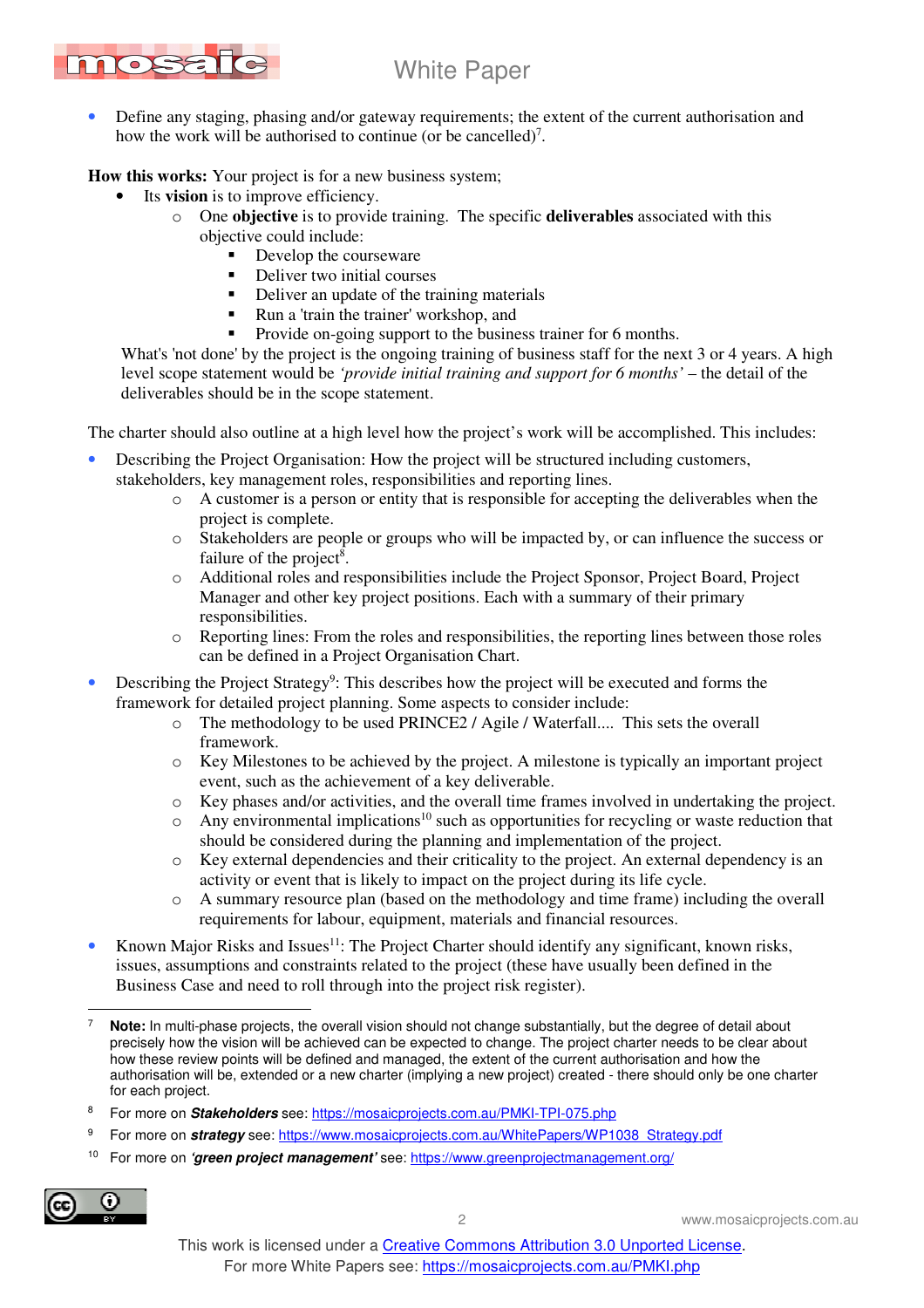



Where significant documents exist (eg, the business case<sup>12</sup> or a Statement of Work<sup>13</sup>) these documents are referenced in the Project Charter.

# **Laying out the document:**

The overall Charter should be no more than two pages long focused on the clarifying why the project exists, not the detail of how it will be accomplished (this detail will be in the project plan)<sup>14</sup>. Typically there needs to be six sections:

**Section #1: The Executive Summary:** This section is written last and should summarise the other sections in 1 to 2 short paragraphs. If the CEO only reads this section he/she will understand at a very high level the definition and purpose of the project, its organization and plan, risks and issues, and any major assumptions or constraints that may have an affect on the project.

**Section #2: Project Purpose and Definition:** This section defines at a high level *what* the project involves and *why* the organisation is investing money in accomplishing the work. There should be 4 or 5 short sections:

- **Project Vision** What is the project is setting out to accomplish in support of the organisation's strategy?
- **Project Objectives** What are the major business objectives that will be met in order to implement the vision?
- **Project Scope** What new work, technology, processes, applications, and/or locations are involved or affected by the project?
- **Project Deliverables** What are the major elements that will be delivered to meet the scope, objectives, and vision of this project?
- **Project phasing, staging or gateway reviews<sup>15</sup>** (optional) if there are requirements for reviews or formal authorisations to allow the work to continue, the charter needs to be specific about the extent of the work authorised by this current document, and the processes for extending the authorisation once the defined criteria have been achieved (see also 'change control below).

**Section #3: Project Stakeholders<sup>16</sup> and Organization:** A brief summary of *who* is involved in this project and what are their roles and responsibilities, including:

- Various customer or user groups that will be using the finished result of the project; and ideally a representative for each group that can serve as a spokesperson on behalf of that group.
- Other stakeholders that are interested in the success or failure of the project. Include a brief note as to specifically what interests them about the project.
- The key roles required to undertake the project, including the Sponsor, Project Manager, and key team members. Name the individuals where possible.

- <sup>12</sup> For more on the **business case** see: https://www.mosaicprojects.com.au/WhitePapers/WP1018\_Business\_Case.pdf
- <sup>13</sup> For more on the **SOW** see: https://www.mosaicprojects.com.au/WhitePapers/WP1070\_SoW.pdf
- <sup>14</sup> To buy a **Project Charter Template** see: https://mosaicprojects.com.au/shop-project-charter.php

16 For more on **stakeholders** see: https://mosaicprojects.com.au/PMKI-TPI-075.php



3 www.mosaicprojects.com.au

 $\overline{a}$ <sup>11</sup> For more on **risk management** see: https://www.mosaicprojects.com.au/WhitePapers/WP1047\_Risk\_Management.pdf

<sup>15</sup> For more on **gateway reviews** see: https://www.mosaicprojects.com.au/WhitePapers/WP1092\_Gateways-Scorecards.pdf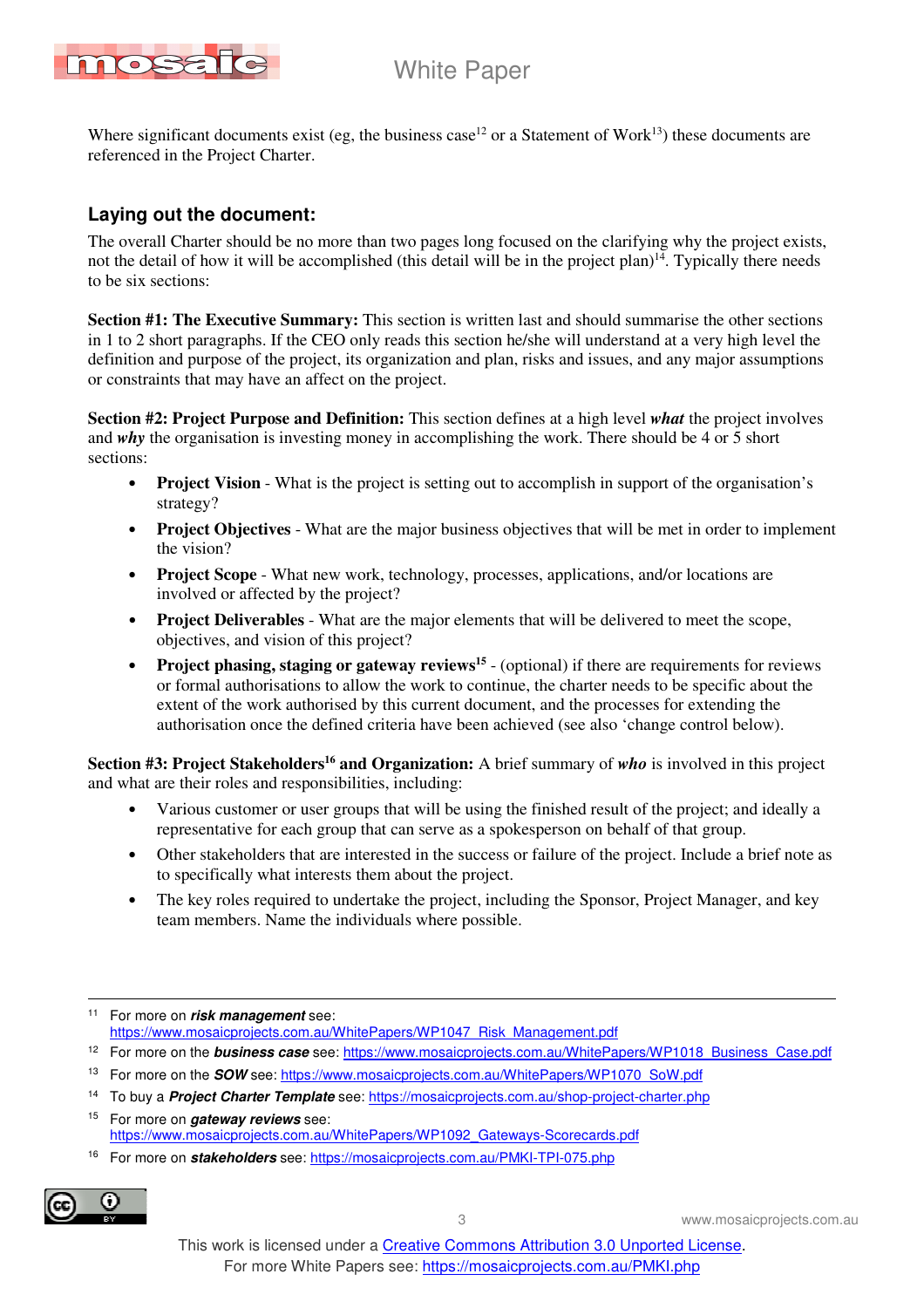

**Section #4: The Project Plan:** Provide a general overview of how the project will be implemented; including the intended method of working (project strategy), key phases or milestones (especially if imposed by the customer) and any other relevant information. Remember this is not the detailed plan developed by the project team, but it is important to describe *how* and *when* the project vision and objectives will be achieved. The plan should summarise:

- Project strategy
- The approved budget
- The level of resources required
- The overall timeframe and key milestones
- Phase or stage boundaries (if required)
- The effect of any dependencies and inputs
- Acceptance criteria and processes

**Section #5: Risks and Considerations:** Identify and include:

- Any known Risks (both negative and positive) that could impact the project along with their likelihood of occurring, impact on the project, and what treatments are being considered.
- Any identified opportunities to implement 'green project management' principles to minimise the environmental impact of the work.
- Any Issues that are currently open.
- All Assumptions made in the development of the business case and/or the charter
- All identified Constraints and dependencies.

**Note:** if this section is going to be too long, put the major items in the Project Charter and include an attachment with all of the rest.

**Section #6: Change management:** The project charter should be a controlled document with any alterations subjected to formal change control processes once the document is approved.

**Section #7: References:** Key documents used to develop the project charter including the business case, customer contracts, and any other information that should be carried forward into the project planning phase once the Project Charter has been approved.

## **Key contents checklist:**

- Project purpose or justification
- Measurable project objectives and related success criteria
- High-level requirements (including customer needs)
- Assumptions and constraints
- High-level project description and boundaries
- High-level risks
- Summary milestone schedule
- Summary budget
- Stakeholder list
- Project approval requirements (ie, what constitutes project success, who decides the project is successful, and who signs off on the project)
- Change management and document control provisions
- Assigned project manager, responsibility, and authority level, and